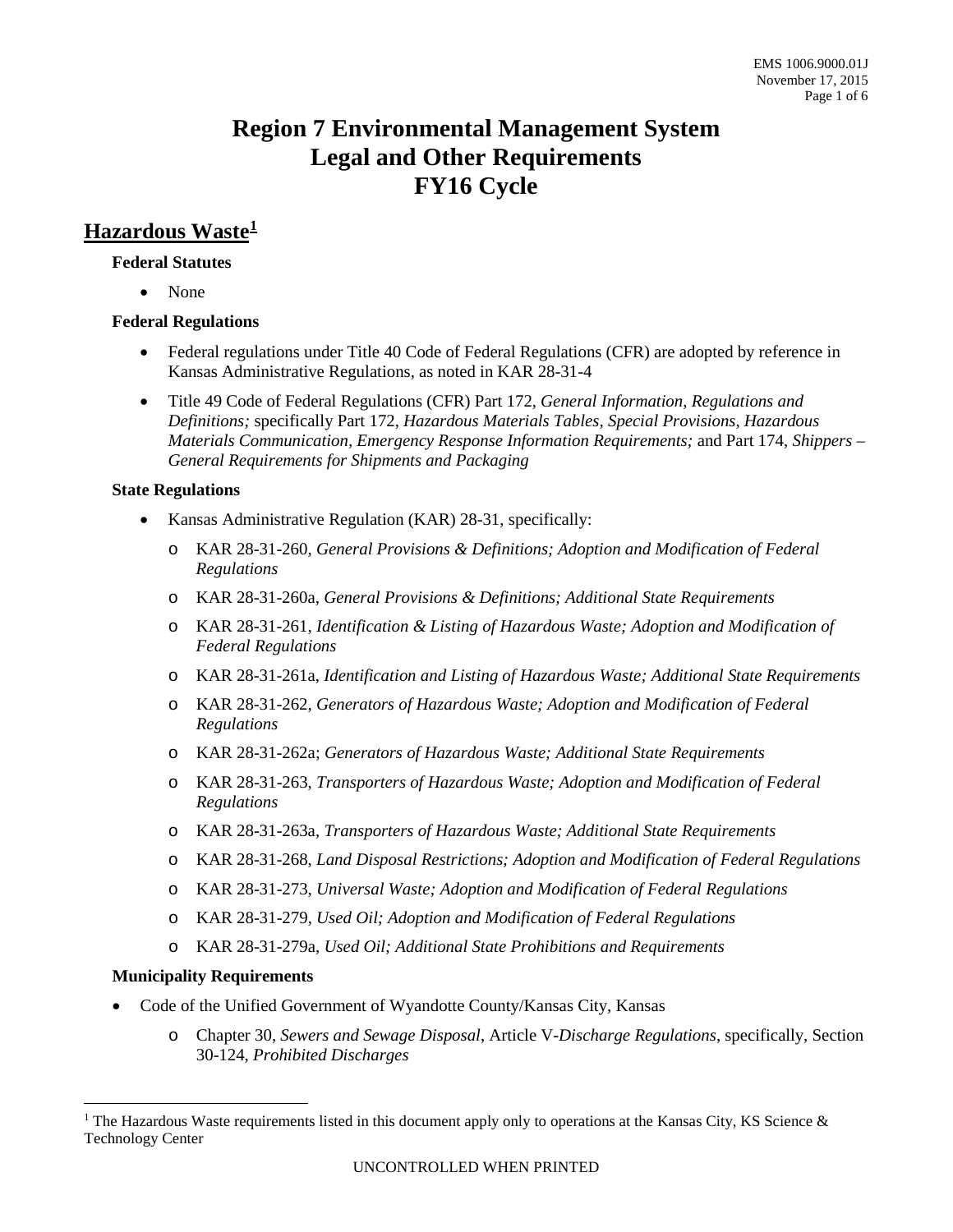#### **EPA Requirements**

• EPA Facilities Manual, Volume 4: *Safety, Health, and Environmental Manual-Environmental Management Guidelines"* July 2004; specifically, Chapter 4 *Hazardous and Solid Waste*

#### **Region 7 Requirements**

• None

#### **Other Requirements**

• None

## **Leadership in Energy & Environmental Design (LEED)[2](#page-1-0)**

#### **Federal Statutes**

• None

#### **Federal Regulations**

• None

#### **State Regulations**

• None

#### **Municipality Requirements**

• None

#### **EPA Requirements**

- EPA Information Standard CIO 2122-S-02.0, *Personal Computer Configuration and Management Standard*, 1 October 2013, specifically the Section 7, *Standard*, subsections *PC Refresh Cycle – Acquisition*
- USEPA Document, *Contracts Management Manual,* specifically:
	- o Chapter 13, *Simplified Acquisition Procedures*; Section 13.3, *Using the Government-wide Commercial Purchase Card,* November 2006
	- o Chapter 23, *Environment, Conservation, Occupational Safety, and Drug-Free Workplace*; Section 23.1, *Green Purchasing Plan*, February 2009

#### **Region 7 Requirements**

- EMS Policy Announcement 14-01, *Sustainable Purchasing Program*, EMS 1006.9021.01B, 7 January 2013
- EMS Policy Announcement 14-03, *Employee Commuting Alternatives Management Program (ECAMP) Commitment*, EMS 1006.9022.01A, 20 February 2014

#### **Other Requirements**

• *LEED Reference Guide for Green Building Operations and Maintenance*, SS Credit 3, *Integrated Pest Management, Erosion Control, and Landscape Management Plan*, 2009 Edition[3](#page-1-1)

<span id="page-1-0"></span><sup>&</sup>lt;sup>2</sup> The LEED requirements listed in this document apply only to operations at the Lenexa Regional Office Building

<span id="page-1-1"></span><sup>&</sup>lt;sup>3</sup> The two LEED IPM requirements are directed at the RO Building Owner and Property Management Company; however, Region 7 Pest and Turf Management experts serve as consultants to these entities and use the LEED standard as the basis for their recommendations.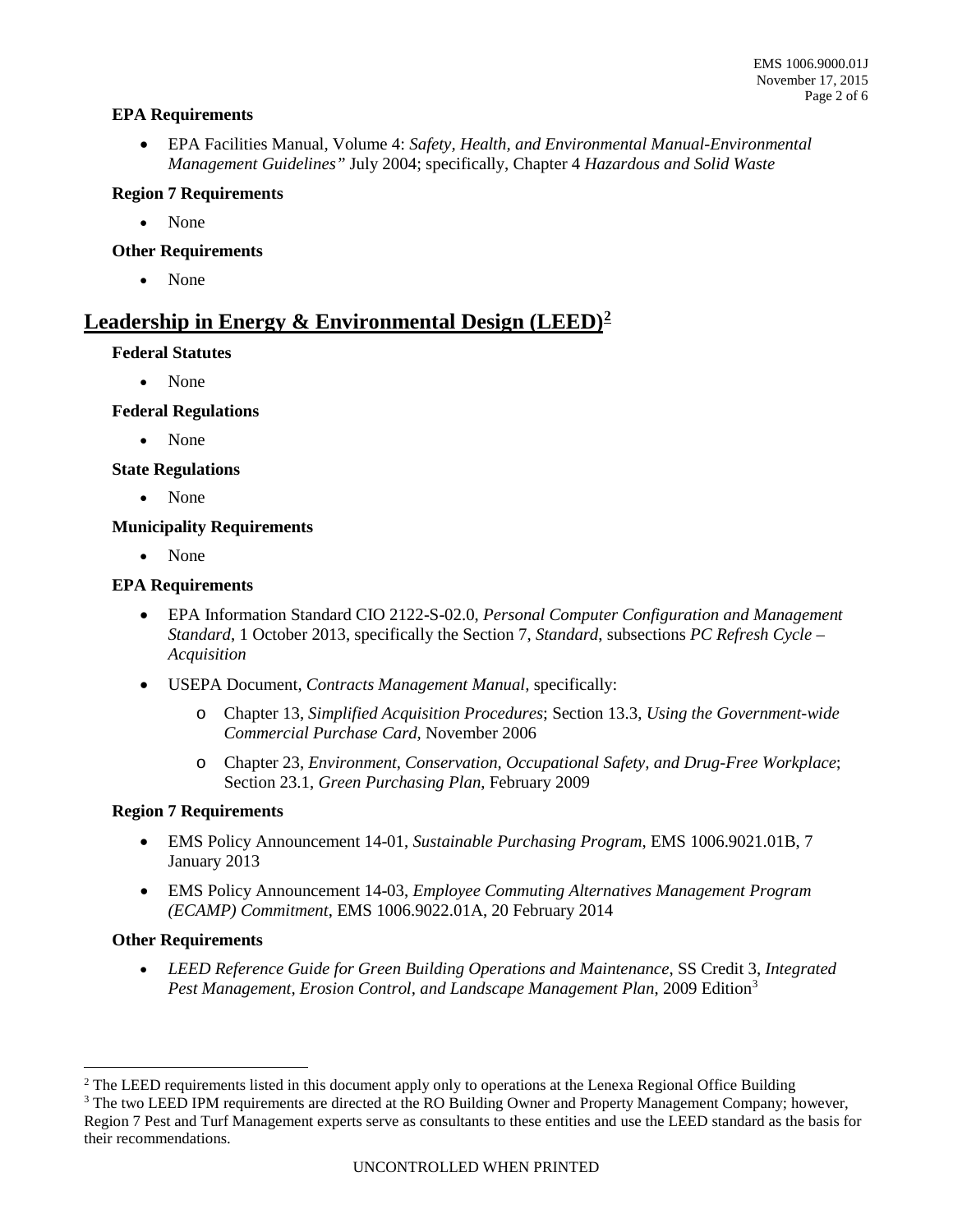- *LEED Reference Guide for Green Building Operations and Maintenance*, IEQ Credit 3.6, *Green Cleaning – Indoor Integrated Pest Management*, 2009 Edition
- *LEED Reference Guide for Green Building Operations and Maintenance*, SS Credit 4, *Alternative Commuting Transportation*, 2009 Edition
- *LEED Reference Guide for Green Building Operations and Maintenance*, MR Credit 1, *Sustainable Purchasing – Ongoing Consumables*, 2009 Edition
- *LEED Reference Guide for Green Building Operations and Maintenance*, MR Credit 2, *Sustainable Purchasing – Durable Goods*, 2009 Edition
- *LEED Reference Guide for Green Building Operations and Maintenance*, MR Credit 5, *Sustainable Purchasing – Food*, 2009 Edition
- *LEED Reference Guide for Green Building Operations and Maintenance*, MR Credit 6, *Solid Waste Management – Waste Stream Audit*, 2009 Edition
- *LEED Reference Guide for Green Building Operations and Maintenance*, MR Credit 7, *Solid Waste Management – Ongoing Consumables*, 2009 Edition
- *LEED Reference Guide for Green Building Operations and Maintenance, MR Credit 8, Solid Waste Management – Durable Goods, 2009 Edition*

## **Reduce, Reuse, and Recycling**

#### **Federal Statutes**

• None

#### **Federal Regulations**

• None

#### **State Regulations**

• None

#### **Municipality Requirements**

• None

#### **EPA Requirements**

• EPA Information Standard CIO 2122-S-02.0, *Personal Computer Configuration and Management Standard*, 1 October 2013, specifically the Section 7, *Standard*, subsections *PC Refresh Cycle – Retirement* and *Green IT Operations*

#### **Region 7 Requirements**

- EMS Policy Announcement 14-02, *Lifecycle Management of Electronic Equipment*, EMS 1006.9022.01B, 7 January 2013
- EMS Policy Announcement 14-04; *Green Meeting and Conference Policy*, EMS 1006.9024.01A, 13 November 2014
- EMS Policy Announcement 14-05; *Reduce, Reuse, Recycle Management Program*, EMS 1006.9025.01A, 22 July 2014

#### **Other Requirements**

• None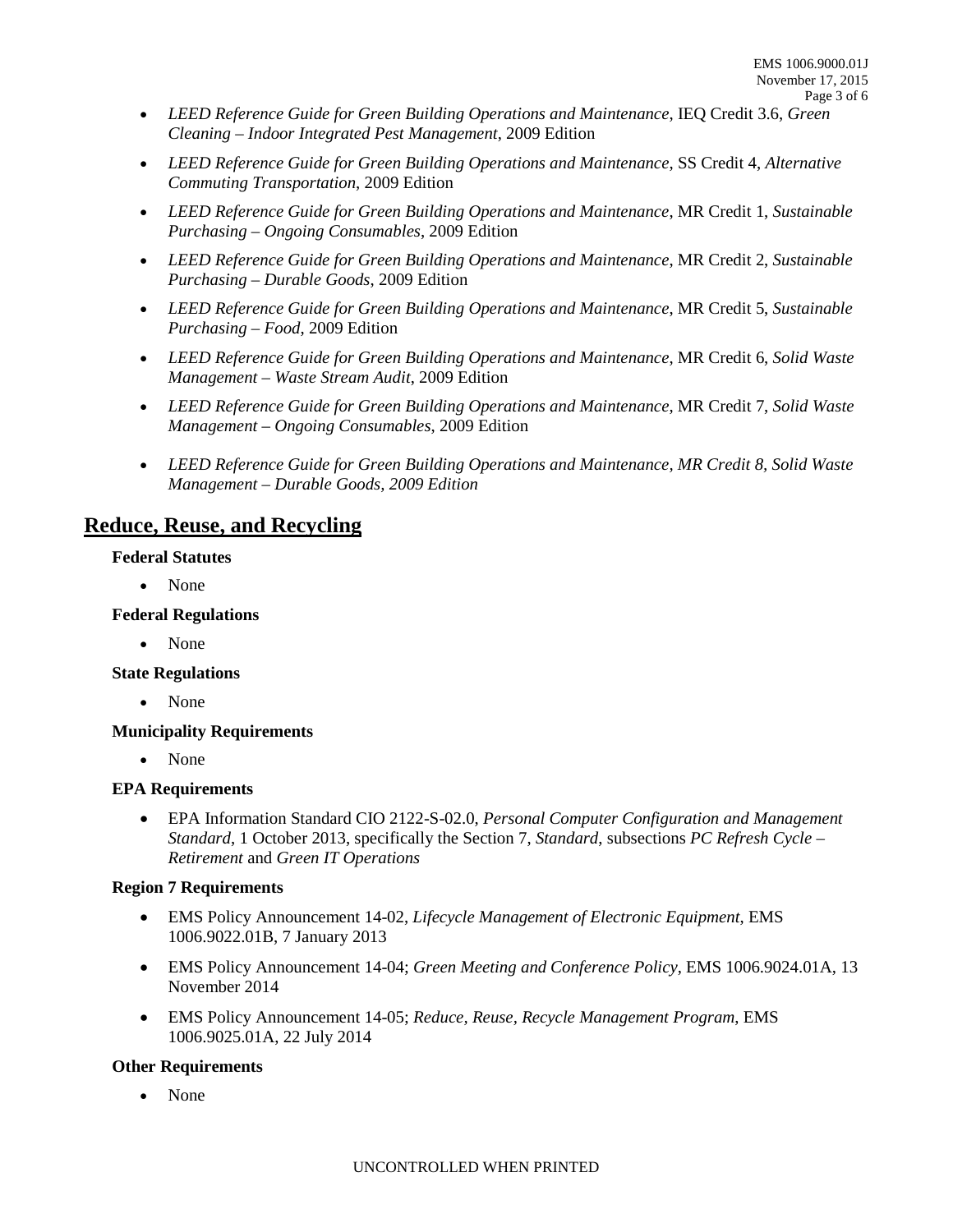## **Sustainable Facilities**

#### *Air Emissions Requirements*

#### **Federal Statutes**

• None

#### **Federal Regulations**

- Code of Federal Regulations (CFR): 40 CFR Part 82, *Protection of Stratospheric Ozone, Subpart F, Recycling and Emissions Reduction,* specifically:
	- o 82.150; *Purpose and Scope (General Requirements)*
	- o 82.154; *Prohibitions*
	- o 82.156; *Required Practices*
	- o 82.161; *Technician Certification*
	- o 82.166; *Reporting and Recordkeeping*

#### **State Regulations**

- Missouri Code of State Regulations (CSR), specifically:
	- o 10 CSR 10-6.601; *Construction Permit Exemptions*

#### **Municipality Requirements**

- Kansas City, Missouri
	- o Kansas City Emergency Generator Permit #1181, 16 January 2007

#### **Executive Orders**

• None

#### **State Regulations**

• None

#### **EPA Requirements**

• None

#### **Region 7 Requirements**

• None

#### **Other Requirements**

• None

### *National Environmental Policy Act (NEPA) Requirements*

#### **Federal Statutes**

• None

#### **Federal Regulations**

- Code of Federal Regulations (CFR)
	- o 40 CFR Part 6, *Procedures for Implementing the National Environmental Policy Act and Assessing the Environmental Effects Abroad of EPA Actions*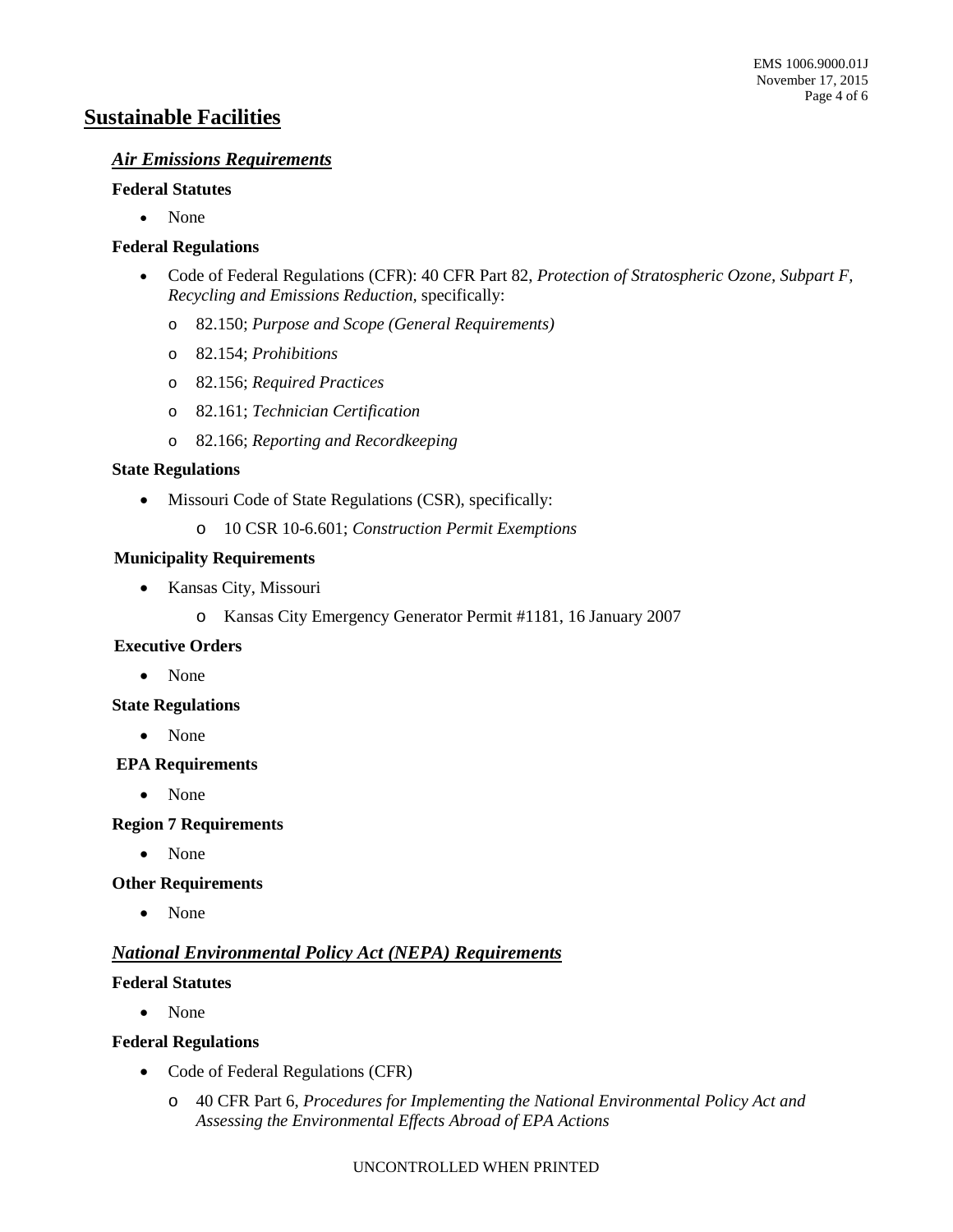#### **State Regulations**

• None

#### **Municipality Requirements**

• None

#### **EPA Requirements**

• EPA/OARM Guide, *National Environmental Policy Act Procedures for EPA Facilities,* May 1998

#### **Region 7 Requirements**

• None

### **Other Requirements**

• None

## *Pesticides Use Requirements*

#### **Federal Statutes**

• None

#### **Federal Regulations**

• None

#### **State Regulations**

• None

#### **Municipality Requirements**

• None

#### **EPA Requirements**

• None

#### **Region 7 Requirements**

• None

#### **Other Requirements**

• None

### *Energy Conservation Requirements*

#### **Federal Statutes**

• None

#### **Federal Regulations**

• None

#### **State Regulations**

• None

#### **Municipality Requirements**

• None